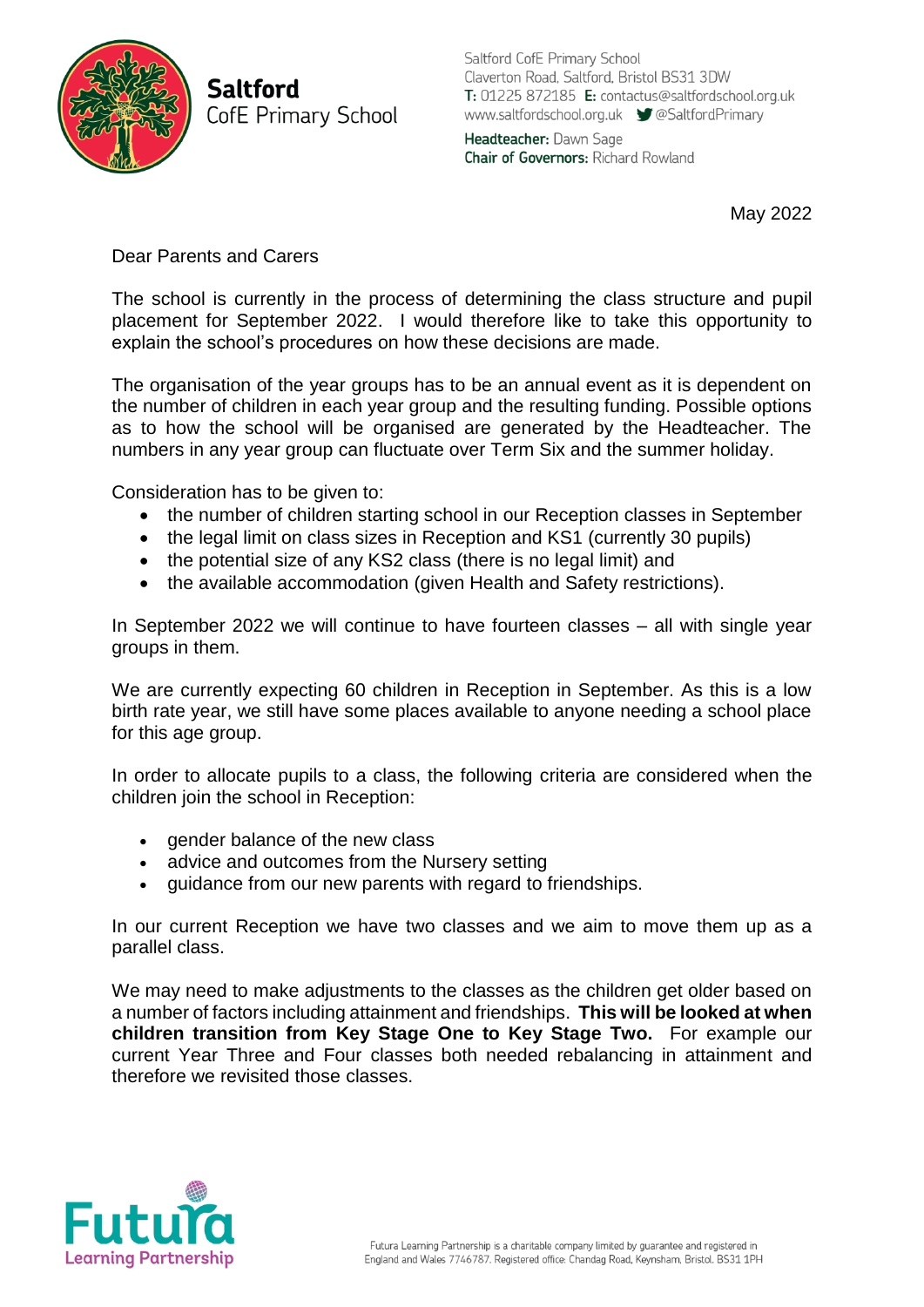## **Current Year Two in September**

Having carefully reviewed our current Year Two children and their recent assessments, we have decided that both classes will transition into Year Three in their current classes. The attainment of both groups is well balanced and we also feel the dynamic in both classes between friendships is working well. We will hold a Welcome to Key Stage Two meeting for our year two parents the school hall on Monday 4th July at 6pm. We will write to you all nearer the time with details of this meeting.

## **Staffing plans for September 2022**

Below you will see the staff plan for September 2022 – which teacher your child will be taught by and in which room. Mrs Morgan will be on maternity leave for the next academic year – her baby is due in August. I am delighted to announce that Miss Davis is expecting her first child and will start her maternity leave at the beginning of Term Two. Miss Davis will teach in Year One during Term One and then her maternity leave for the rest of the academic year will be covered by Mrs Hamlen who has considerable teaching experience in Year One. We are delighted to welcome her – she is currently teaching in KS2 covering PPA in a variety of year groups.

Both Miss Benton (currently teaching in Year Five) and Mr George (currently teaching in Year Four) have been based at Saltford for their teacher training and were successful, following recent interviews, in securing teaching positions at Saltford. Mrs Spincer, our Deputy Headteacher, will be teaching in both classes and supporting them (alongside Mrs Nethercott our Lower KS2 leader) in their first year of teaching.

## **Classes for 2022/2023**

A map of the site showing the position of your child's classroom [can be found here.](https://www.saltfordschool.org.uk/assets/uploads/documents/about%20us/Plan%20of%20Saltford%20School%202022-23.pdf)

| <b>Current class and</b>    | Year group in          | Class teacher and name of class in |
|-----------------------------|------------------------|------------------------------------|
| teacher                     | September 22           | <b>September 22</b>                |
| <b>Nursery</b>              | <b>Bumblebee</b>       | <b>Mrs Maria Newark</b>            |
|                             | Class                  | <b>Bumblebee Class</b>             |
| <b>Nursery</b>              | <b>Butterfly Class</b> | Miss Sophie Hansford               |
|                             |                        | <b>Butterfly Class</b>             |
| <b>Bumblebee</b>            | Year 1                 | Miss Elizabeth Davis (Mon to Weds) |
| <b>Miss Elizabeth Davis</b> |                        | from Term Two Mrs Kathryn Hamlen   |
|                             |                        | Mrs Ruth Hayden (Thurs and Fri)    |
|                             |                        | <b>Pear Class</b>                  |
| <b>Butterfly</b>            | Year 1                 | <b>Miss Charlotte Evans</b>        |
| Mrs Gemma Morgan            |                        | <b>Apple Class</b>                 |
|                             |                        |                                    |
| <b>Miss Charlotte Evans</b> | Year <sub>2</sub>      | <b>Miss Charlotte Mulready</b>     |
|                             |                        | <b>Cherry Class</b>                |
|                             |                        |                                    |
|                             |                        |                                    |
|                             |                        |                                    |